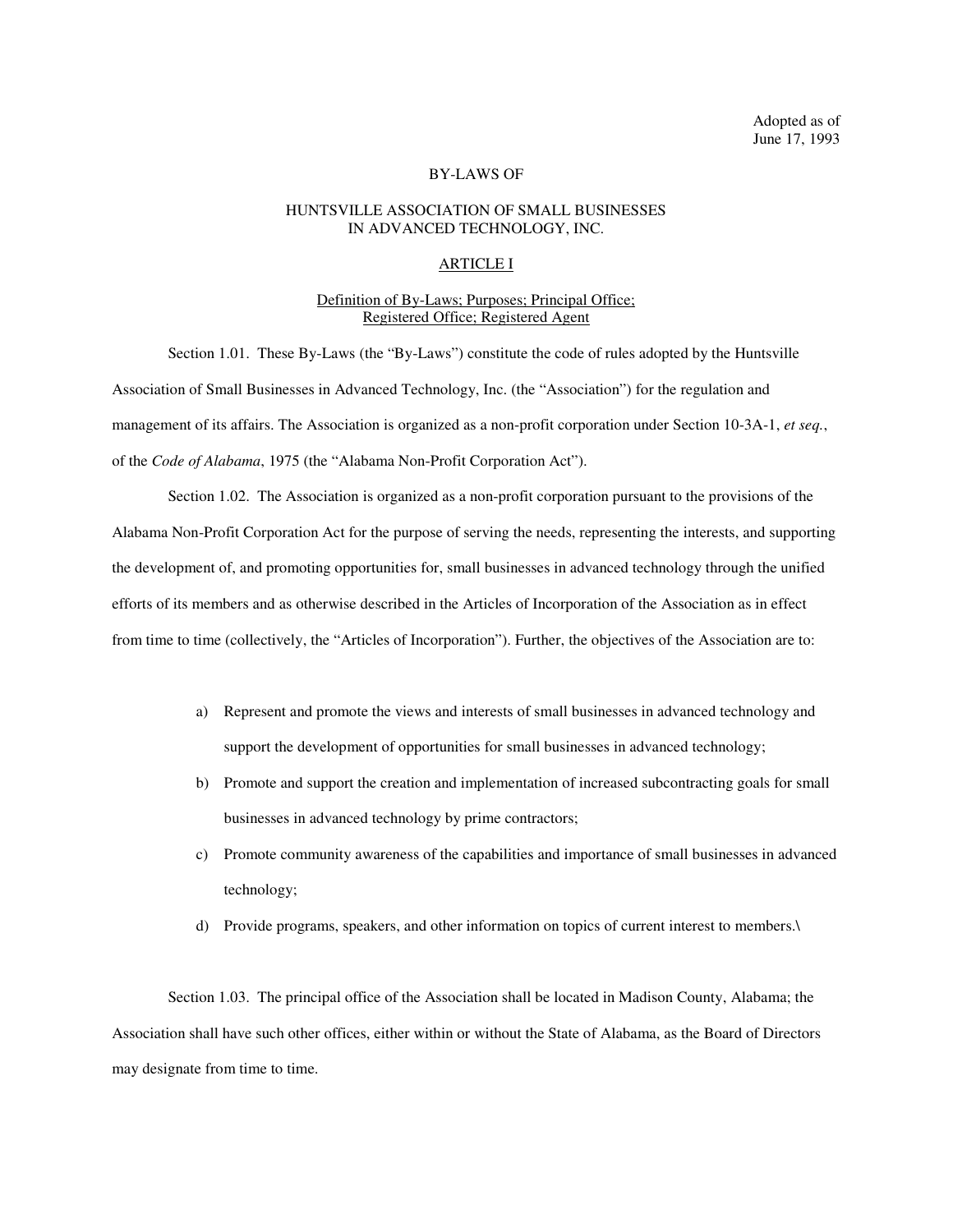Section 1.04. The registered office and registered agent of the Association shall be as set forth in the Articles of Incorporation or as changed hereafter in accordance with applicable law.

Section 1.05. The Association shall function and conduct its business and affairs in accordance with law and in an ethical manner.

### ARTICLE II

### Membership: Members

Section 2.01. Membership in the Association shall be open to any natural person, association, corporation, partnership, or other entity as specified in the Articles of Incorporation that has an interest in the purposes of the Association and meets the other requirements for membership set forth herein. Application for membership in the Association shall be made in writing in the manner prescribed by the Board of Directors from time to time, shall set forth that the applicant subscribes to the principles, criteria, and purposes of the Association, and shall state the category of membership requested. Membership in the Association shall not be transferable. Applications for membership shall be submitted to the Board and may be approved or rejected at any regular or special meeting thereof by a majority vote. Full membership privileges shall be afforded the applicant as a member in good standing for the category approved upon payment of such membership fees, dues and/or assessments then in effect. The name and address of each person who is a member of the Association shall be entered upon the membership books and records of the Association. All certificates for membership, if any be adopted and issued, shall be consecutively numbered or otherwise identified and shall be executed by the President and Secretary or otherwise in accordance with the Alabama Non-Profit Corporation Act.

Section 2.02. Categories of membership in the Association shall be Regular, Associate, Honorary and such others as the Board of Directors may from time to time authorize. Dues, fees, and/or assessments for each membership category shall be established, deleted, and/or modified by the Board of Directors from time to time and reviewed by the Board at least annually.

> a) Regular members of the Association shall be small businesses in advanced technology that do business with federal, state and/or local governments or other public or private organizations, whose primary business activities are associated with science, engineering and/or technology, and that have no more than one thousand (1,000) employees. Regular membership shall entitle the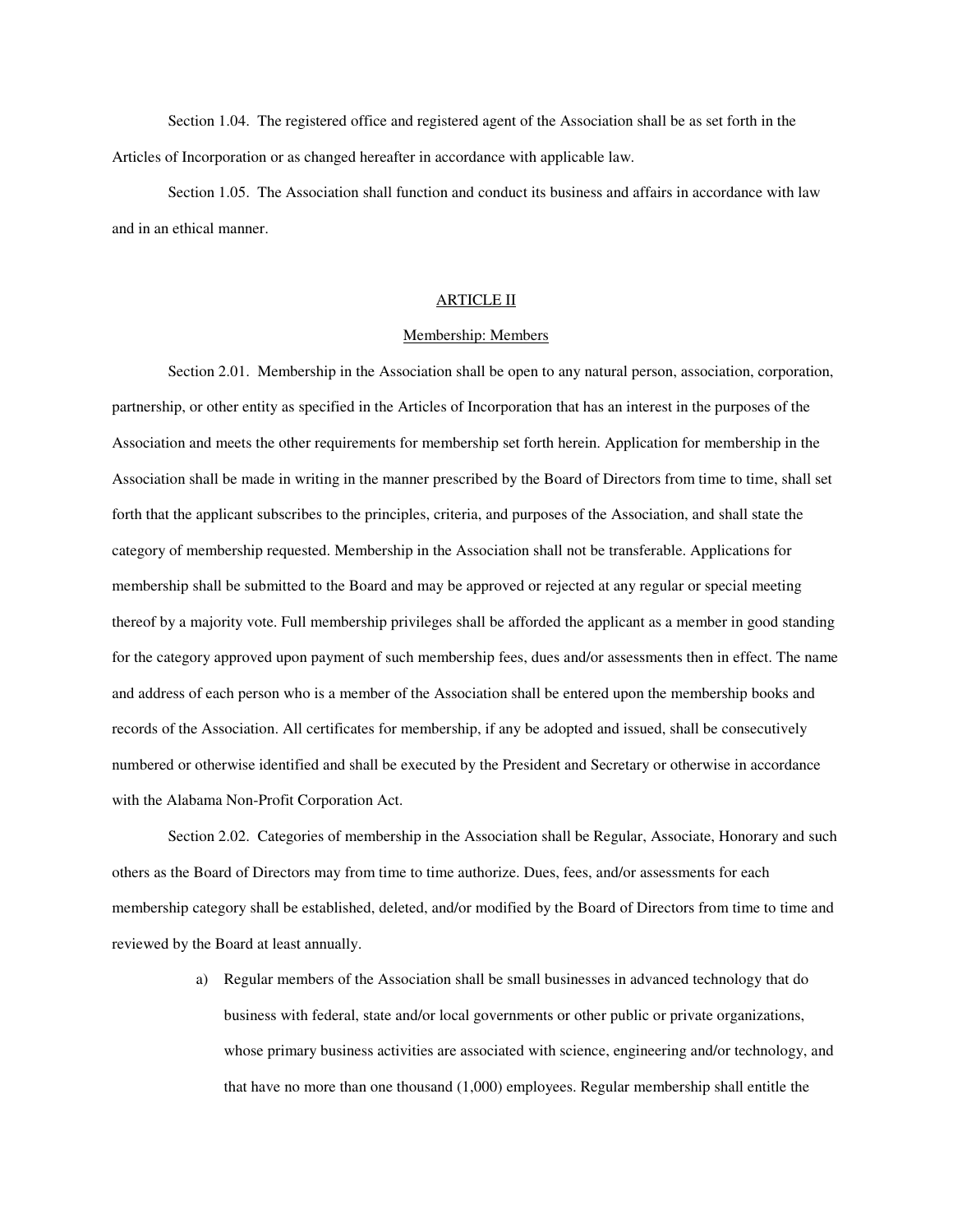member to all privileges of membership established by the board, including those of voting and having its qualified representative hold office.

- b) Associate members shall be natural persons, groups, corporations, and/or other organizations that express an interest in the purposes of the Association, but that are not otherwise eligible for Regular membership. An Associate member shall have all the privileges of membership, except that an Associate member shall not be permitted to vote or have its qualified representative hold office.
- c) Honorary members shall be natural persons, groups, corporations and/or other organizations, as the Board may designate from time to time. Honorary members shall be entitled to all privileges of membership, except that an Honorary member shall not be permitted to vote or have its qualified representative hold office.

Section 2.03. The Board of Directors may, by an affirmative vote of two-thirds (2/3) of all the members of the Board then in office, suspend or expel a member for cause after a hearing. By a majority vote of the directors present at any regularly or specially-held meeting, the Board of Directors may terminate the membership of any member who becomes ineligible for membership for whatever reason, including default in the payment of dues, fees, assessments, or other amounts due to the Association; however*,* the Board of Directors, in its discretion, may establish policies and procedures for the automatic termination of all or a portion of a member's privileges if a member fails to pay fees, dues, assessments or other amounts due the Association and, unless such policies and procedures have been established by the Board, a member's membership privileges shall not terminate automatically, but only upon a vote of the Board of Directors as provided herein. Any member may resign by filing a written resignation with the Secretary; provided, however, such resignation shall not release such member from its obligation to pay all membership dues, fees, assessments, or other charges which theretofore have accrued and which remain outstanding and unpaid. Any former member of the Association may apply for membership in writing, and the Board of Directors shall consider such application and shall determine whether such former member shall be permitted to join the Association again and the terms and conditions of such membership.

Section 2.04. Each Regular member shall be entitled to one vote regarding any matter submitted to a vote of the members. If any business entity which is a Regular member has more than one (1) representative, only one vote shall be allowed for such business entity member. Such business entity member shall designate in writing a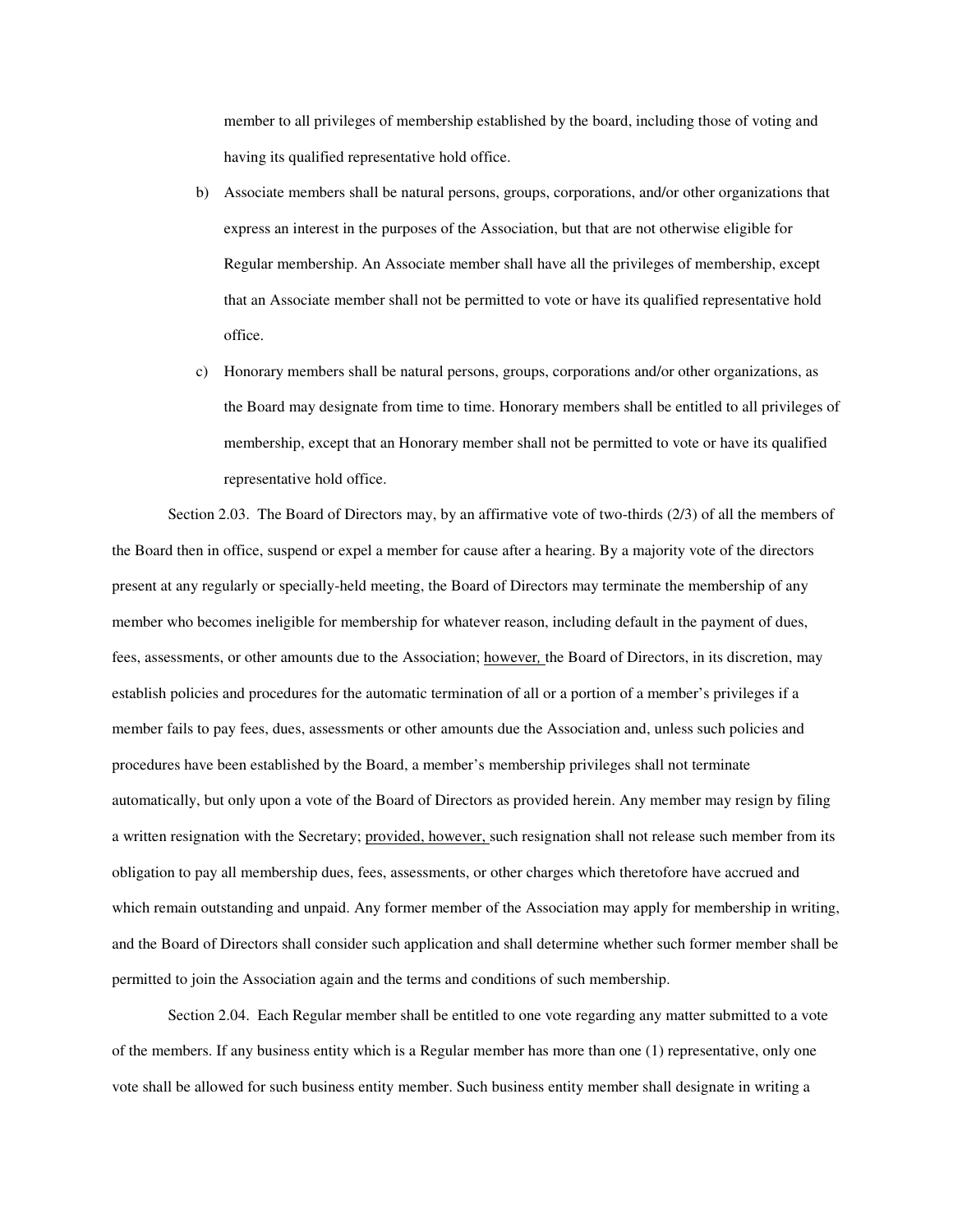"qualified representative" and at least one alternate qualified representative, who shall be authorized to vote (in the order appointed) on behalf of the Regular member if the qualified representative is not present.

Section 2.05. Twenty-five percent (25%) of the Regular members of the Association, whether represented in person or by proxy, shall constitute a quorum at a meeting of members. In the event less than twenty-five percent (25%) of the Regular members are present at such a meeting, the majority of the Regular members so represented may adjourn the meeting from time to time without further notice. At any such adjourned meeting at which a quorum shall be present or represented, any business may be transacted which might have been transacted at the meeting as originally called. Assuming a quorum of Regular members is present, the affirmative vote of the majority of the Regular members represented (whether in person or by proxy) at the meeting and entitled to vote on the matter shall be the act of the members, unless a greater number is required by the Articles of Incorporation or applicable law. Any vote of "abstained," "not voting," or any similar vote shall not be counted as an "affirmative vote" for the purposes of this Section; however, the Regular member casing such a vote shall be counted as "present" for the purposes of determining whether a quorum is present.

Section 2.06. At all meetings of the members of the Association, a member may vote by written proxy executed by such member or by his duly authorized attorney-in-fact and such proxy shall be filed with the Secretary of the Association before or at the time of the meeting. No proxy shall be valid for a period of more than eleven (11) months from and after the date of its execution, unless otherwise set forth in such proxy.

Section 2.07. The annual meeting of the members of the Association shall be held on the fourth Tuesday in January of each year at a time and place to be designated by the Board of Directors. Such meeting shall be for the purposes of receiving the annual report of the Association, electing directors, and transacting such other business as may come before the meeting. The Board of Directors may, at its discretion, designate another date for the annual meeting of the members; provided, however, that an annual meeting of the members shall be held at least once each fifteen (15) months. Special meetings of the members may be called for any purpose by the President of the Board of Directors or upon the written request of one quarter (1/4) of the Regular members of the Association. Unless otherwise designated by the Board of Directors, all regular, special, and annual meetings of the Association shall be held at the principal office of the Association in the State of Alabama. Regular, special and annual meetings of the members of the Association may be held either within or without the State of Alabama.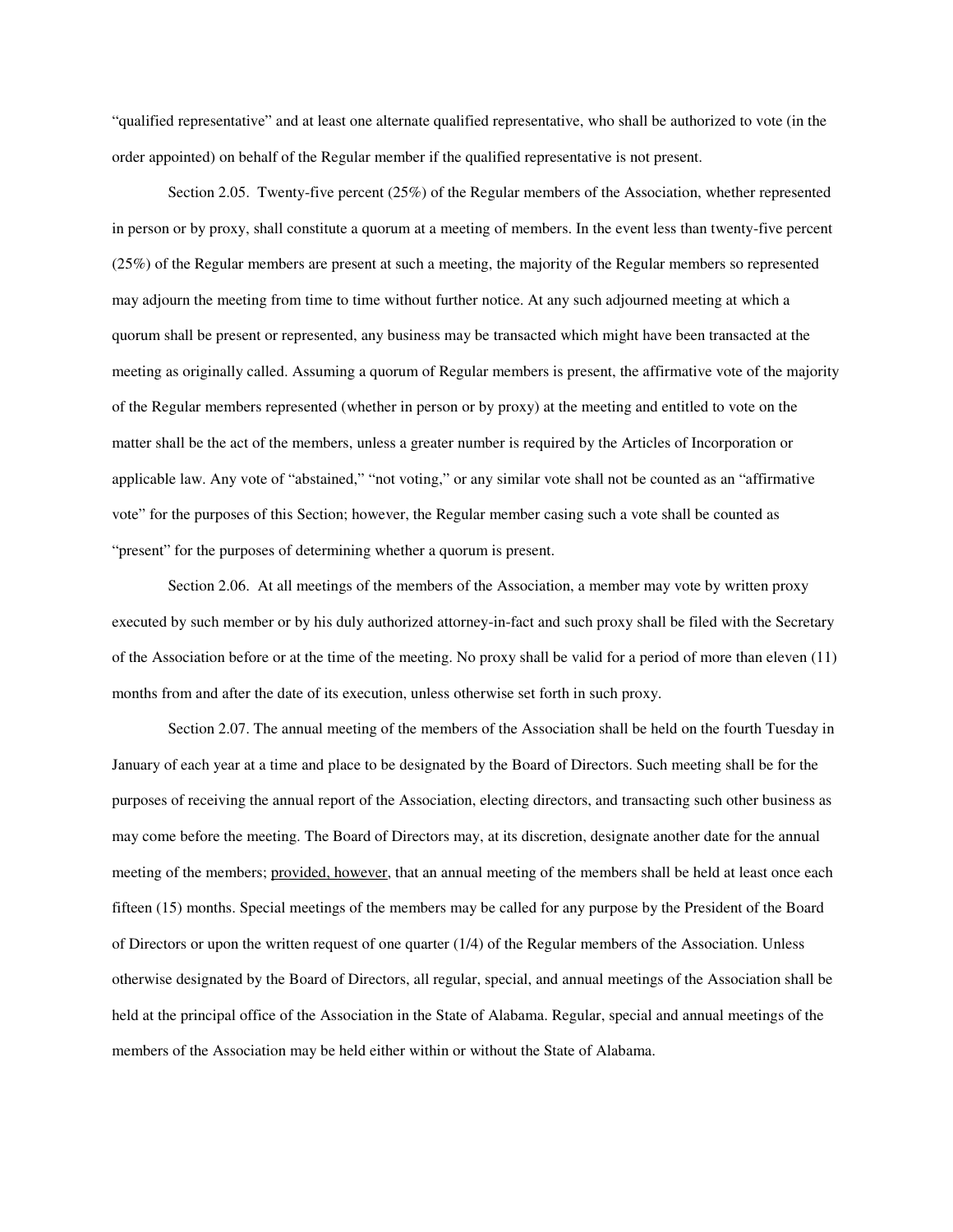Section 2.08. Written notice stating the place, date, and time of a meeting of the members and, in the case of a special meeting, the purpose or purposes for which the meeting is called, shall be delivered to each member not less than ten (10) nor more than fifty (50) days before the date of such meeting by United States Mail, first class postage prepaid, or by hand delivery at the address of such member on the records of the Association. The President or Secretary shall be responsible for the mailing or hand delivery of all such notices. Notwithstanding the foregoing, the Association may call and present informational or other similar programs for the benefit of its members from time to time and notice of such meetings may be given by facsimile at such time and may contain such information as the officers, Board of Directors or Executive Director may deem appropriate.

Section 2.09. Any action required or permitted to be taken at a meeting of the members may be taken without a meeting if a consent in writing, setting forth the actions so taken, shall be executed by all members entitled to vote with respect to such matter.

## ARTICLE III

### Board of Directors

Section 3.01. The property, business and affairs of the Association shall be managed by its Board of Directors (the "Board"); and all corporate powers and lawful authority of the Association shall be exercised under the authority of the Board. The Board shall consist of no more than fifteen (15 natural persons, each of whom shall be the "qualified representative" of a Regular member. Such number may be increased or decreased by amendment to these By-laws by the board; provided, however, in no event shall such number be reduced to fewer than three (3). The Board shall consist of persons holding the offices of President, Vice-President, Secretary and Treasurer of the Association and such other persons as the members and the Board shall from time to time elect in accordance with these By-laws. Except as otherwise provided herein, directors shall be elected by the affirmative vote of a majority of the Regular members of the Association that are in good standing at the annual meeting thereof and shall hold office until the next annual meeting of the members and until their respective successors are duly elected and qualified. The persons holding the offices of President, Vice President, Secretary and Treasurer of the Association may serve as directors for such unlimited numbers of terms as are required on account of holding such office. The term of each director shall be two (2) years (except as otherwise provided herein). All other directors may serve on the Board for no more than two consecutive terms.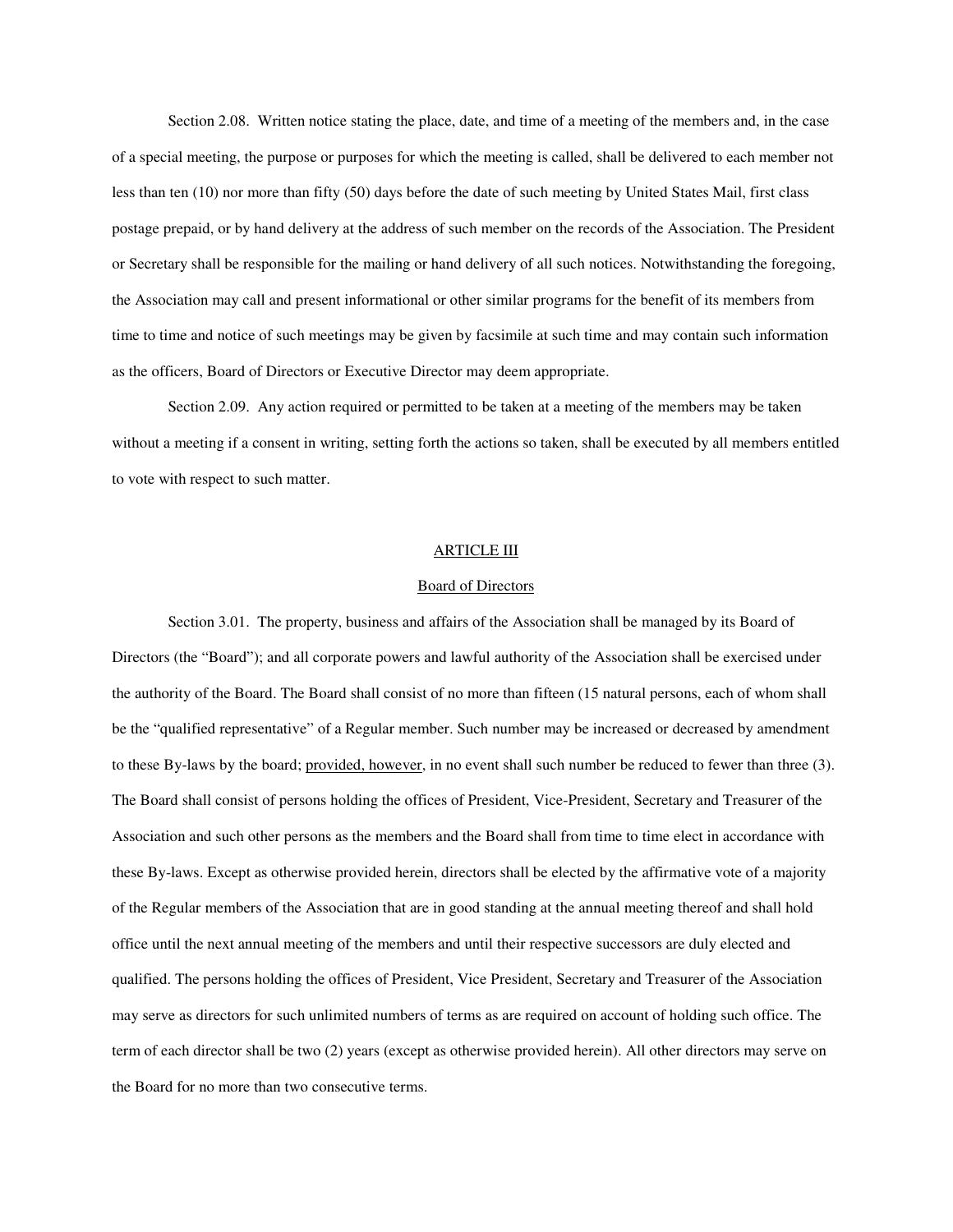Section 3.02. At least ninety (90) days prior to the annual meeting of the members, the Board shall designate at least three (3) qualified representatives of Regular members and such other persons who are affiliated with Regular members as the Board may select as a nominating committee which shall prepare and submit to the Board a list of persons to stand for election to the Board of Directors of the Association. Such nominating committee shall use its best efforts to submit at least one (1) candidate for each position on the Board for which the term is expiring and shall be encouraged by the Board to select candidates from each of the following groups of Regular members in approximately the same proportion as each such group bears to the Regular membership: women-owned businesses, small disadvantaged businesses, and small businesses. The Board shall review such list and make such deletions and/or additions as it shall deem necessary or appropriate and, upon finding that each person proposed to be nominated is a qualified representative of a Regular member in good standing, shall recommend such list of candidates for director to the members by written notice given to each member at least fourteen (14) days before the annual meeting. Any Regular member in good standing may nominate the qualified representative of a Regular member in good standing for election as director, so long as such nomination is made in writing to the Secretary of the Association at least thirty (30) days before the annual meeting, together with the written approval thereof of at least ten percent (10%) of the other Regular members in good standing. The election of officers shall be conducted at the regular, annual or special meeting of the Board of Directors which next follows the annual meeting of the members (all in accordance with Article IV of these By-laws).

The annual meeting of the Board shall be held not more than thirty (30) days after the annual meeting of the members at the principal office of the Association in the City of Huntsville, Alabama, or, at such other place within or without the State of Alabama as may be deemed advisable by the Board. The Board shall give notice of the annual meeting of the Board in accordance with these By-laws. The officers of the Association shall be elected at the annual meeting of the Board.

Section 3.03. At the first meeting of the Board next following the election of directors by the Regular members, the Board shall review such elections and if necessary shall elect from the qualified representatives of the Regular members in good standing no more than two (2) "at-large" directors who shall be elected from those of the following groups of Regular members: women-owned businesses, small disadvantaged businesses and small businesses, who are not otherwise represented on the Board of Directors in approximately the same proportion as such group is represented in the Regular membership (the "At-Large Directors").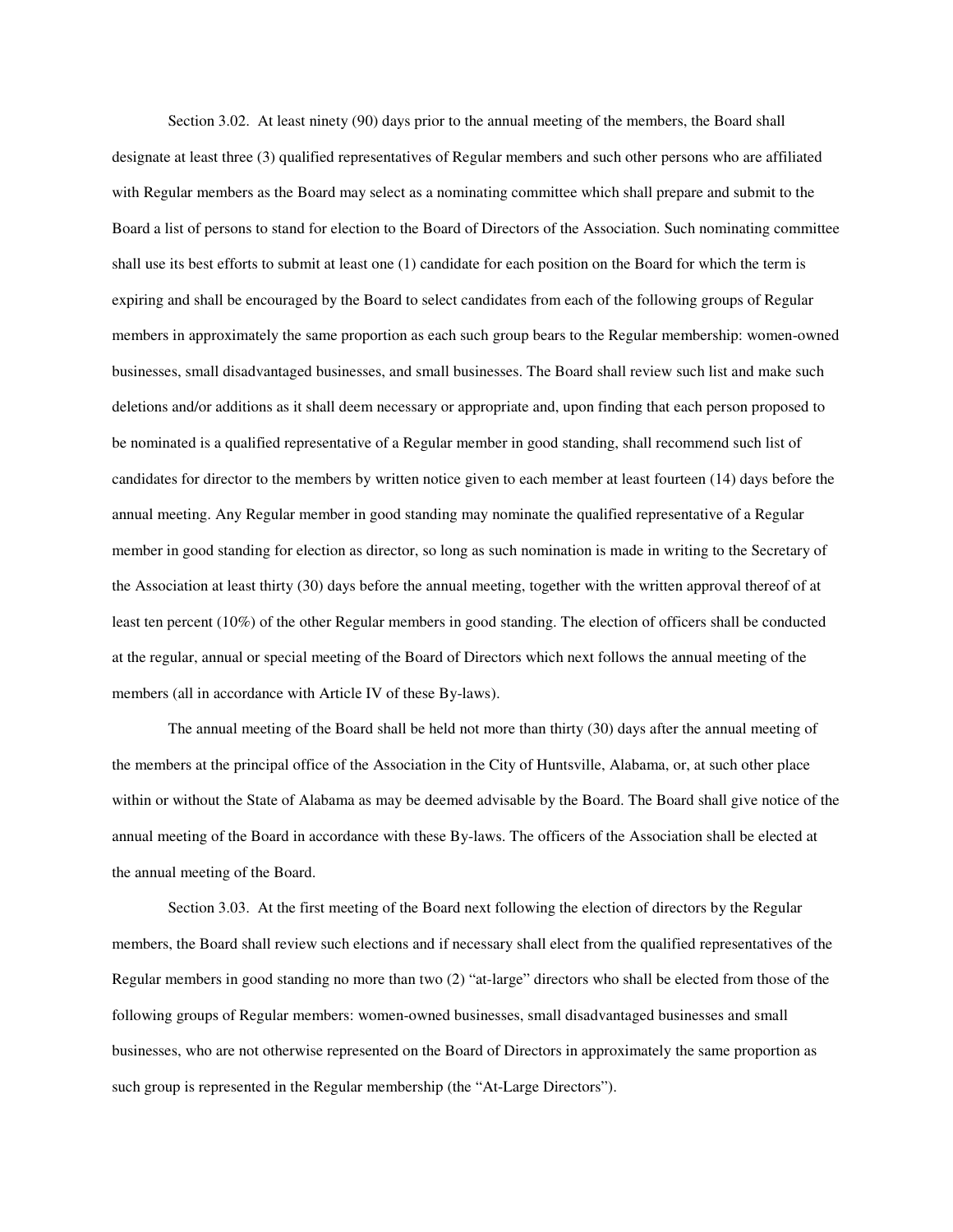Section 3.04. Directors (including the "At-Large Directors") shall be divided into two (2) classes with respect to the terms for which they shall hold office: Class I and Class II; and, as determined by the Board of Directors, each class shall, as nearly as possible, have the same number of directors. At the initial meeting of the Board of Directors (or as promptly thereafter as feasible), the Board shall determine which directors shall be in Class I and which in Class II so that Directors in Class I shall be elected to hold office for a term expiring on or about the 1994 annual meeting of members, and Directors in Class II shall be elected to hold office for a term expiring on or about the 1995 annual meeting of members. At each annual meeting of members held after 1994, the directors elected to succeed those whose terms have expired shall then be identified as being of the same Class as directors they succeed and shall be elected by the members for a term expiring on or about the second annual meeting next following after such election. In all cases, directors shall hold office until their respective successors are elected and qualified; provided, however, that if no new At-Large Directors are elected, the terms of the At-Large Directors which would otherwise be expiring shall be deemed to have expired.

Section 3.05. Vacancies on the Board shall be filled by the affirmative vote of a majority of the remaining members of the Board, even though such remaining directors shall constitute less than a quorum of the Board. A director elected to fill such vacancy shall hold office until the expiration of the term of the Class in which he serves and until his successor shall have been duly elected and qualified. A term served by a director pursuant to the preceding sentence shall be excluded for purposes of calculating the two (2) consecutive terms which directors are allowed to serve hereunder. Any directorship to be filled by way of an increase in the number of directors shall be filled by election at an annual meeting or at a special meeting of the Board of Directors called for that purpose or by unanimous written consent of the directors in lieu thereof.

Section 3.06. By resolution, the Board may designate the time and place (either within or without the State of Alabama) for the holding of regular meetings of the Board without further notice other than such resolution. Special meetings of the Board may be held at any time, at such place as may from time to time be determined by the President of the Association or by written request of one quarter (1/4) of the directors then in office. The purpose of special meetings of the Board shall be stated in the notice of the meeting; and, unless otherwise required by law, any and all business may be transacted at a special meeting. Notice of a regular meeting of the Board of Directors shall be given by the Secretary, or such other person as may be appointed by the Board of Directors from time to time, not less than seven (7) and not more than thirty (30) days prior to such meeting. Notice of a special meeting of the Board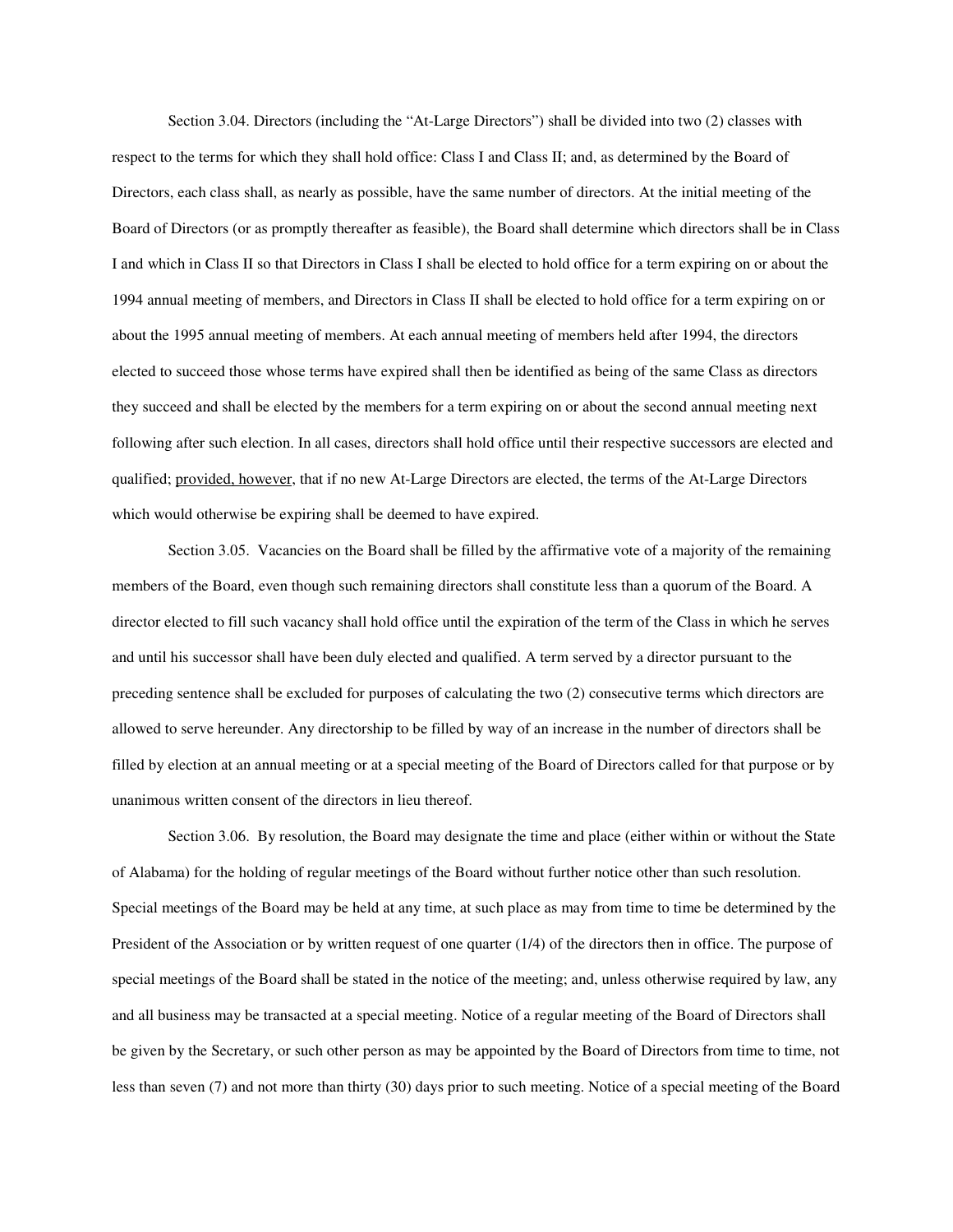of Directors shall be given by the Secretary, or such other person as may be appointed by the Board from time to time, not less than forty-eight (48) hours and not more than thirty (30) days prior to such meeting. In all events, notice shall be given personally by hand delivery, by United States Mail, first class postage prepaid, or by facsimile transmission and, in all events the date, time and place of such meeting and, if required by law or these By-laws, the purpose thereof shall be specified in such notice. In accordance with these By-laws, a member of the Board of Directors may waive notice of any meeting.

Section 3.07. Whenever any notice is required to be given to any member of the Board, a waiver thereof in writing signed by the person or persons entitled to such notice, whether before or after the time stated therein, shall be equivalent to the giving of such notice.

Section 3.08. (a) At any meeting thereof, a majority of the directors then in office shall constitute a quorum for the transaction of business; and the act of a majority of the directors present at any meeting at which a quorum is present shall be an act of the Board, except as may be otherwise required by law, by the Articles of Incorporation, or by these By-Laws. The chairman of each meeting of the Board of Directors shall be the President, or in his absence the Vice President, of the Association (the "Chairman"). The Chairman of the Board of Directors shall not vote at any meeting thereof, unless a tie vote shall occur; in such event, the Chairman shall vote to break such tie. Notwithstanding the foregoing, the Chairman shall execute any unanimous written consent to action of the Board in order for such to become effective in accordance with applicable law and these By-laws.

(b) Unless a director shall vote "no" or, before the adjournment of the meeting or immediately following the adjournment thereof, shall provide the chairman of the meeting or the Secretary of the Association with written notice of his dissenting vote, all failures to vote and all abstentions from voting by members of the Board of Directors shall be treated as though such director cast an affirmative vote. Any member of the Board of Directors shall have the right to request that the Chairman of a meeting establish a clear record of affirming and dissenting votes by requesting that the Chairman call out the name of each member present and have the vote of each member identified on the record as "yes" or "no." If, at any meeting of the Board, there shall be less than a quorum present, a majority of those present may adjourn the meeting, without further notice, until a quorum is obtained. Members of the Boar of Directors may participate in any meeting of the Board by means of a conference telephone or similar communications equipment by which all persons participating at the meeting can hear each other at the same time; participation by such means shall constitute presence in person at a meeting. Unless the Board of Directors shall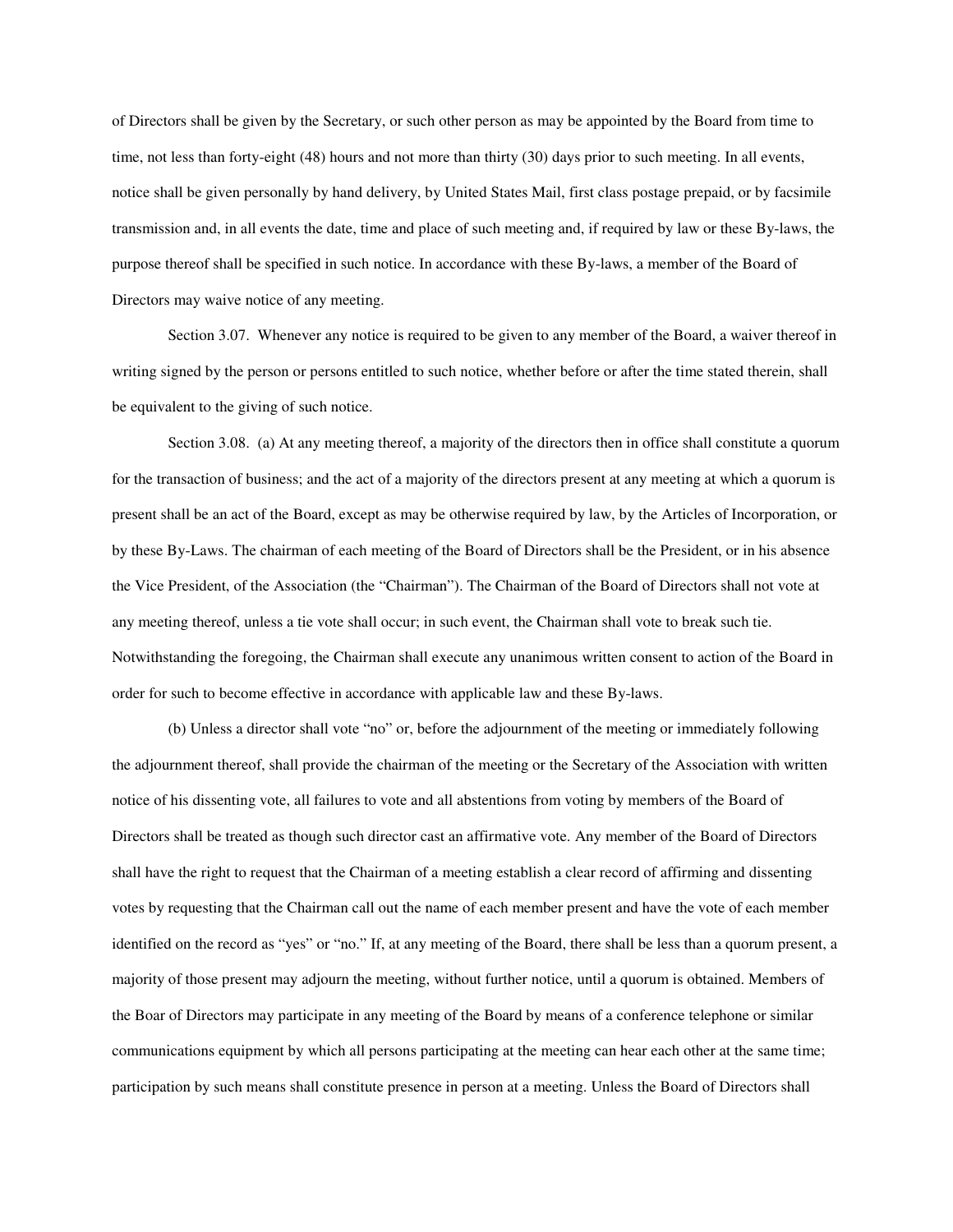otherwise decide by resolution from time to time, the proceedings of each meeting of the Board of Directors and of the members shall be governed and conducted in accordance with the most recent edition of *Robert's Manual of Parliamentary Rules*.

Section 3.09. Any action required to be taken or permitted to be taken by the Board or any committee of the Board may be taken without a meeting, if a consent in writing setting forth the action so taken or any committee of the Board shall be signed by all of the members of the Board entitled to vote with respect to the subject matter thereof. Such consent shall have the same force and effect as a unanimous vote of the Board and shall be filed with the proceedings of the Board or any appropriate committee thereof.

Section 3.10. Except as may otherwise be provided by applicable law, these By-Laws, or the Articles of Incorporation, no contract or other transaction between the Association and one or more of its directors or any other corporation, firm, association or entity in which one or more of its directors or officers are financially interested, shall be either void or voidable because of such relationship or interest or because such director or directors are present at the meeting of the Board or a committee thereof which authorizes, approves or ratifies such contract or transaction, if the contract or transaction is fair and reasonable to the Association and if the fact of such relationship or interest is disclosed to the Board or committee which authorizes, approves or ratifies the contract or transaction by a vote or consent sufficient for the purpose without counting the votes or consents of such interested directors or considering such interested directors as present for purposes of constituting a quorum.

Section 3.11. At a meeting of the Board of Directors called expressly for such purpose, or by unanimous written consent, one or more directors may be removed with or without cause by vote of a majority of all the members of the Board of Directors; thereafter, the members of the Board of Directors may at such meeting, or by any such unanimous written consent, elect a successor director or directors for the unexpired term of the director or directors so removed.

### ARTICLE IV

### Officers of the Association

Section 4.01. The officers of the Association shall be chosen by the Board of Directors at the annual meeting of the Board in accordance with these By-laws and shall consist of a President, one or more Vice Presidents, a Secretary and a Treasurer and such other officers and assistant officers as may be deemed necessary.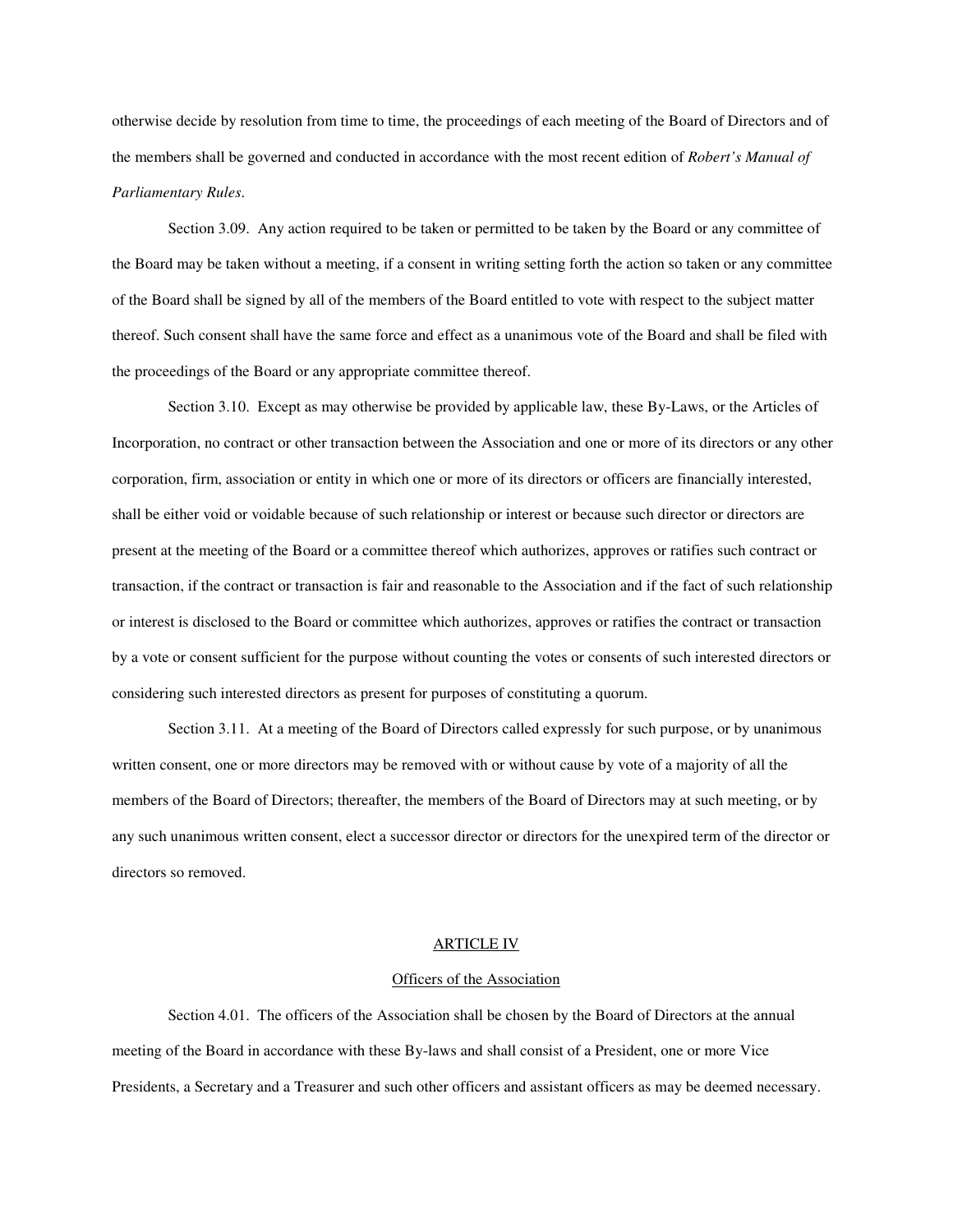Such other officers and assistant officers shall have the authority and perform the duties prescribed, from time to time, by the Board, and unless so authorized, no such other officer or assistant officer shall have the power or authority to bind the Association, pledge the credit of the Association, or render the Association pecuniarily liable for any purpose or amount. All officers shall, throughout their respective term of office, be the qualified representative of a Regular member that is, and during such term remains, in good standing; and no person may hold more than one office at a time. Each person holding the office of President, Vice President, Secretary or Treasurer shall, at the time of election be a member of the Board of Directors whose term as such director does not expire before the term of such office (*e.g.*, President, Vice President, Secretary, Treasurer).

Section 4.02. Annually, the Board of Directors shall appoint a nominating committee which shall select and recommend a slate of officers for the Association which shall be presented to the Board of Directors for approval. Additional nominations for any office of the Association may be submitted in writing to the Secretary by any director at least ten (10) days prior to the annual meeting of the Board. Officers of the Association shall be elected individually by a simple majority of the Board of Directors at the annual meeting of the Board and shall hold office until the next annual meeting of the Board and until their respective successors are chosen and qualified. Any officer elected or appointed by the Board may be removed from office, with or without cause, at any time by the affirmative vote of a majority vote of the Board of Directors at any regular or special meeting of Board which is called for such purpose.

Section 4.03. A vacancy in any office because of death, resignation, removal, disqualification or otherwise, may be filled by a majority vote of the remaining members of the Board for the unexpired portion of the term of such office at any regular or special meeting of the Board which is called for such purpose.

Section 4.04. The President shall be the chief executive officer of the Association and shall preside, as the chairman, at the annual, regular, and special meetings of the Board and of the members. The President shall be chosen from the Board of Directors and exercise general and active supervision over the property, business, and affairs of the Association, shall perform such other duties as may be prescribed by these By-Laws or assigned to him by the Board of Directors, and shall supervise and coordinate the work of the other officers of the Association and the Executive Director. The President shall sign, with the Secretary or an Assistant Secretary, any certificates of membership of the Association and any deeds, mortgages, bonds, contracts or other instruments of which the Board has authorized to be executed and, in the absence or unavailability of the Treasurer, shall execute checks and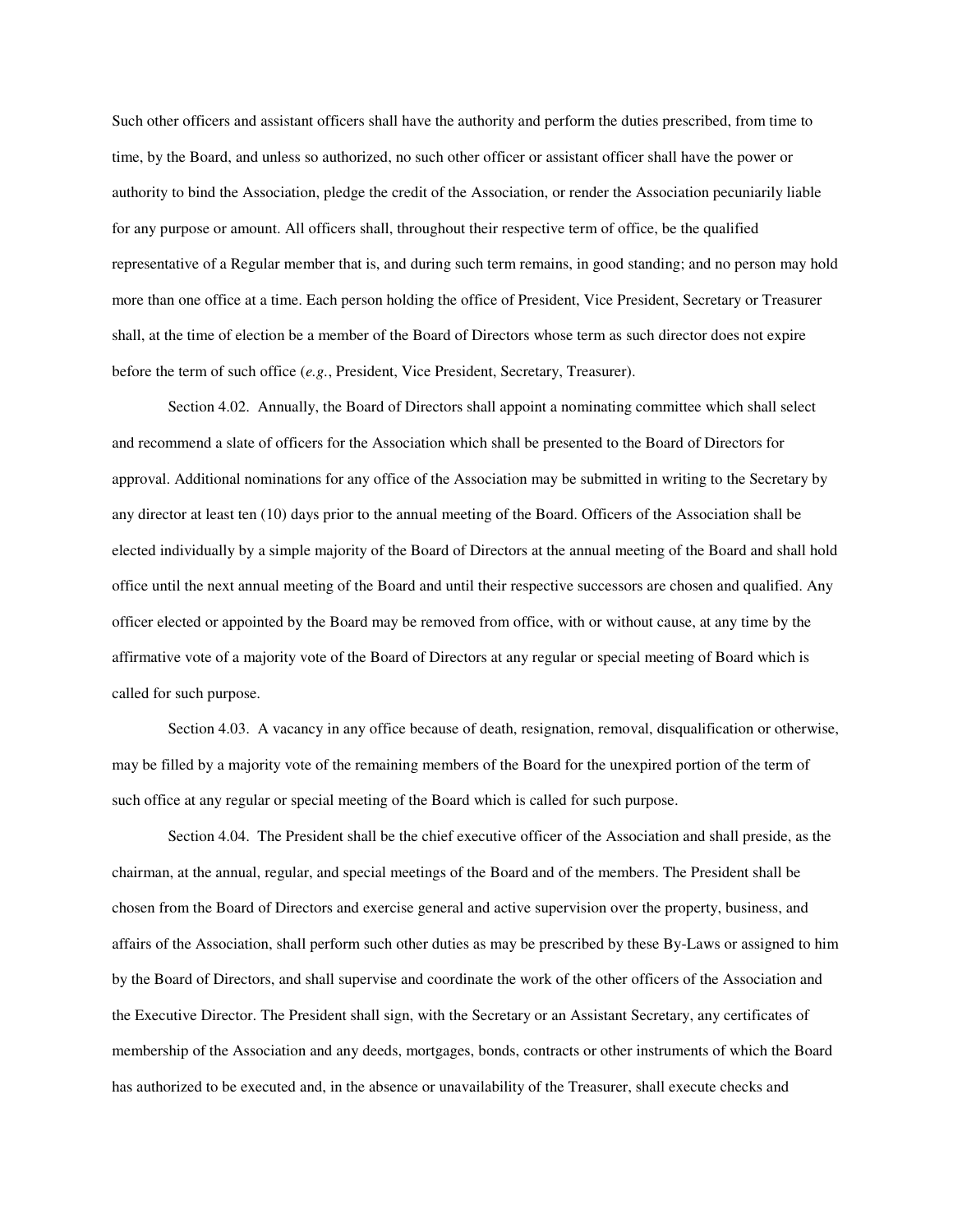authorizations for the withdrawal of funds. The President shall, annually, submit a report of the activities of the Association to its members, and such report shall be submitted in writing within one hundred twenty (120) days following the close of the Association's fiscal year.

Section 4.05. The Vice President or Vice Presidents shall be chosen from the Board of Directors. In the even of the death of or absence of the President or his inability to act, the Vice President shall perform the duties of the President and, in any such event, shall have and exercise all of the powers of the President described by these By-laws. The Board of Directors may, in its discretion, designate a First Vice President, who shall be chairman of the Ways and Means Committee and a Second Vice President who shall be chairman of the Governmental Affairs Committee. The Vice President(s) shall perform such other duties as from time to time may be assigned by the President or by the Board. In the event that the Board of Directors elects more than one Vice President, it shall designate the order in which such Vice Presidents shall perform the duties of the President if the President dies, is absent or is unable to act.

Section 4.06. The Secretary shall be chosen from the Board of Directors and shall cause a record of the minutes of the meetings of the Boar and of the members to be kept and shall perform such other duties as may be delegated to the Secretary by the President or the Board. The Secretary shall have charge of the seal of the Association and shall have authority to attest to documents, contracts, deeds, and other instruments for the Association and to affix the corporate seal thereto. The Secretary shall (a) see that all notices are duly given in accordance with the provisions of these By-Laws or as required by applicable law; (b) be the custodian of the corporate records and of the seal of the Association; (c) keep a register of the Post Office address of each member which shall be furnished to the Secretary by such member; and (d) sign, with the President, certificates for membership in the Association, assuming that the Board of Directors determines that a certificate of membership is appropriate.

Section 4.07. The Treasurer shall be chosen from the Board of Directors and shall have charge and custody of the funds, securities, and other like property of the Association and shall be responsible for the receipt, investment, safeguarding, and disbursement of the funds of the Association. The Treasurer may endorse checks, drafts, and other instruments for the payment of money for deposit or collection by the association, and shall deposit the same in such bank or banks as the Board may designate, and the same shall not be withdrawn therefrom except by checks, drafts, or orders to be signed in the manner designated here below. The Treasurer shall keep accurate and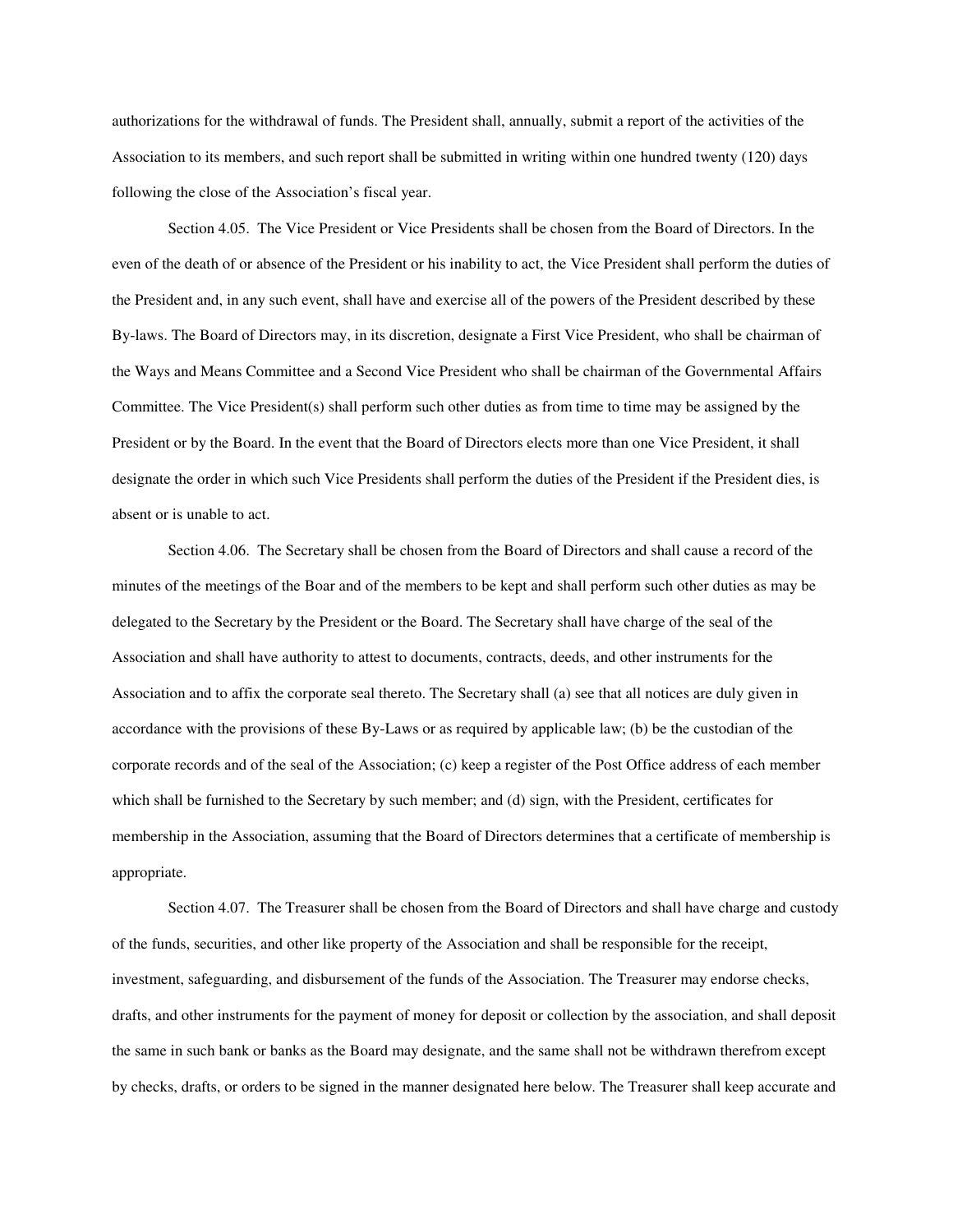current accounts of the funds of the Association, collect dues and other payments due from members, and render to the Board an account of all transactions of the office of Treasurer and the financial condition of the Association. The Treasurer shall also have authority to attest documents, contracts, deeds, and other legal documents for the Association and affix the corporate seal thereto. The Treasurer shall be subject to the general direction of the President and the Board, and if so designated by the Board, shall serve as chairman of the Finance Committee.

Section 4.08. The Board may elect or designate, by resolution, any one or more assistant secretaries or assistant treasurers, or by resolution may designate the Executive Director, each of whom when so elected or designated shall have the authority to sign with the President any certificates for membership which may be authorized by the Board of Directors and, in general, to perform such duties as may be assigned to them by the Secretary or the Treasurer or by the President or the Board of Directors.

Section 4.09. The Executive Director shall be an employee of the Association and shall be appointed by the Board to be the chief administrative officer of the Association, subject to direction by the President. The Executive Director shall perform such duties as may be delegated by the President or by the Board. The duties of the Executive Director may include representing the Association at meetings and in other activities, preparing and making announcements, statements or releases to the public concerning the policies or positions of the association or its Board of Directors, and having general supervision and responsibility over and with respect to all employees of the Association. Upon consultation with the President, the Executive Director shall have authority to make employment, salary and other compensation, termination and disciplinary decisions with respect to all other employees of the Association. The Executive Director shall be a non-voting member of the Board of Directors and each committee of the Board except the Nominations Committee. The Executive Director shall not be the qualified representative of or otherwise affiliated with any member and shall not be a director or officer of the Association.

Section 4.l0. Unless otherwise set forth in a resolution adopted by the Board, contracts on behalf of the Association shall be executed by the President and either the Secretary or the Treasurer.

Section 4.11. Any officer or agent elected or appointed by the Board may be removed, with or without cause, at any time by the Board. If upon request of the President or the Board the Executive Director fails to remove any employee of the Association, the President or the Board may remove such employee from his or her position, with or without cause. The Executive Director shall serve at the pleasure of the Board of Directors and may be removed with or without cause at any time by a vote of a majority of the directors then in office. Any vacancy in any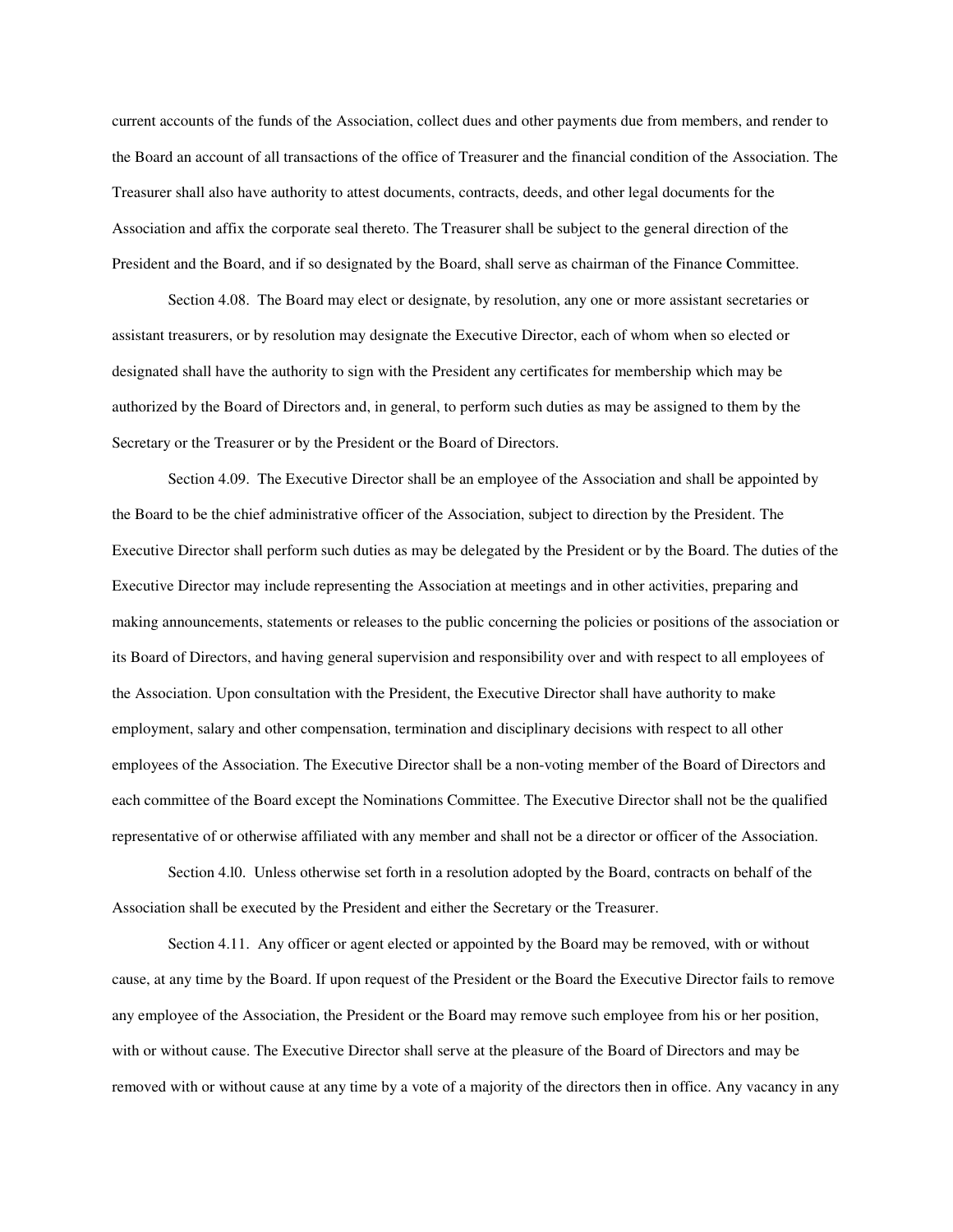office or in the position of Executive Director because of death, resignation, removal, disqualification or otherwise shall be filled by the Board of Directors.

Section 4.12. The Board of Directors shall fix the salaries, bonuses, fringe benefits and other compensation, if any, of the officers, non-employee agents and the Executive Director of the Association from time to time; and no officer or director shall be prevented from receiving any such salary, bonus, fringe benefit or other compensation because he is also a director or officer of the Association. No loan shall be made by the Association to any of its directors or officers; and any director or officer who assents to or participates in the making of any such loan shall be liable to the Association for the amount of such loan until the repayment thereof.

### ARTICLE V

### Committees

Section 5.01. The Board of Directors may, by resolution, create and appoint an Executive Committee which shall exercise the powers of the Board to the extent allowed by such resolution and, except as prohibited by these By-laws, by the Articles of Incorporation or applicable law. In all events, the Executive Committee shall be subject to the general direction, approval and control of the Board. Members of the Executive Committee shall be the officers of the Association (*i.e.*, the President, Vice President, Secretary and Treasurer) and such members of the Board of Directors as the Board may designate. The Board shall determine whether all Vice Presidents, if there be more than one, shall be members of the Executive Committee. Members of the Executive Committee shall serve until the election and qualification of their respective successors; and any person elected by the Board to fill a vacancy on the Executive Committee shall serve until the expiration of the term then vacant. A majority of the whole Executive Committee shall constitute a quorum.

Section 5.02 (a) In addition to the Executive Committee, the Board of Directors may, by resolution, create and appoint such other committees of the Board as it deems necessary or appropriate, and delegate to such committees such powers as the Board shall be set forth in resolution and as shall not be prohibited by these By-laws, the Articles of Incorporation, or applicable law. (Such committees shall be referred to hereinafter from time to time, collectively, as "Board Committees.") Membership of Board Committees need not be comprised solely of directors, but may include any member of their representative.

(b) The Board Committees which may be authorized by the Board of Directors from time to time as it deems appropriate shall include;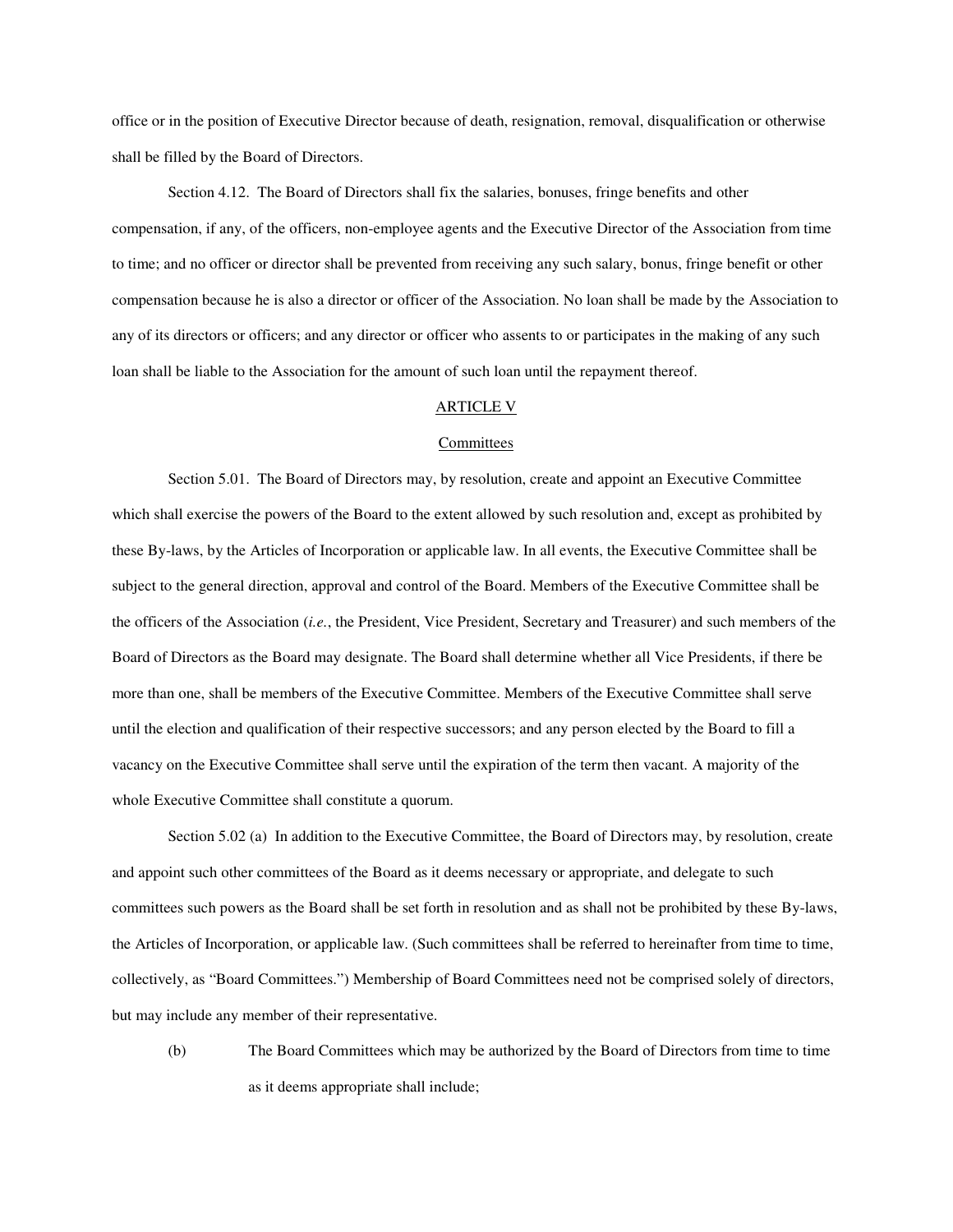- (i) Ways and Means Committee This committee shall be chaired by the First Vice President. Its duties shall include organizing and developing the fund-raising activities of the Association and having the responsibility for planning and developing the Association's annual budget with the advice and assistance of the Finance Committee.
- (ii) Governmental Affairs Committee This committee shall be chaired by the Second Vice President. Its duties shall include monitoring governmental and legislative activities of local, state and federal governments; planning strategies to achieve the Association's purposes.
- (iii) Finance Committee This committee shall be chaired by the Treasurer. Its duties shall include advice and assistance to the Treasurer in developing and implementing proper and functional accounting systems, financial reports and controls to assure the security of the Association's funds. This committee shall assist the Ways and Means Committee in the preparation of the Association's annual budget.
- (iv) Public Relations Committee This committee shall be chaired by the Secretary. Its duties shall include promoting the Association and preparing descriptive literature, press releases, and other communications and materials which state the Association's purposes and objectives, encourage membership and promote the adoption or rejection of legislation which may be of interest to members, as developed and recommended by the Governmental Affairs Committee.
- (v) Opportunity Development Committee This committee shall be chaired by a director appointed by the Board of Directors. Its duties shall include the collection, retrieval and organization of information concerning members with the purpose of advancing the objectives of the Association and identifying small business opportunities in North Alabama in ways in which members can use such opportunities for economic development.
- (vi) Membership Committee This committee shall be chaired by a director appointed by the Board of Directors and shall be responsible for developing and conducting a membership recruitment program, assuring that the criteria for membership is met and that members are in good standing.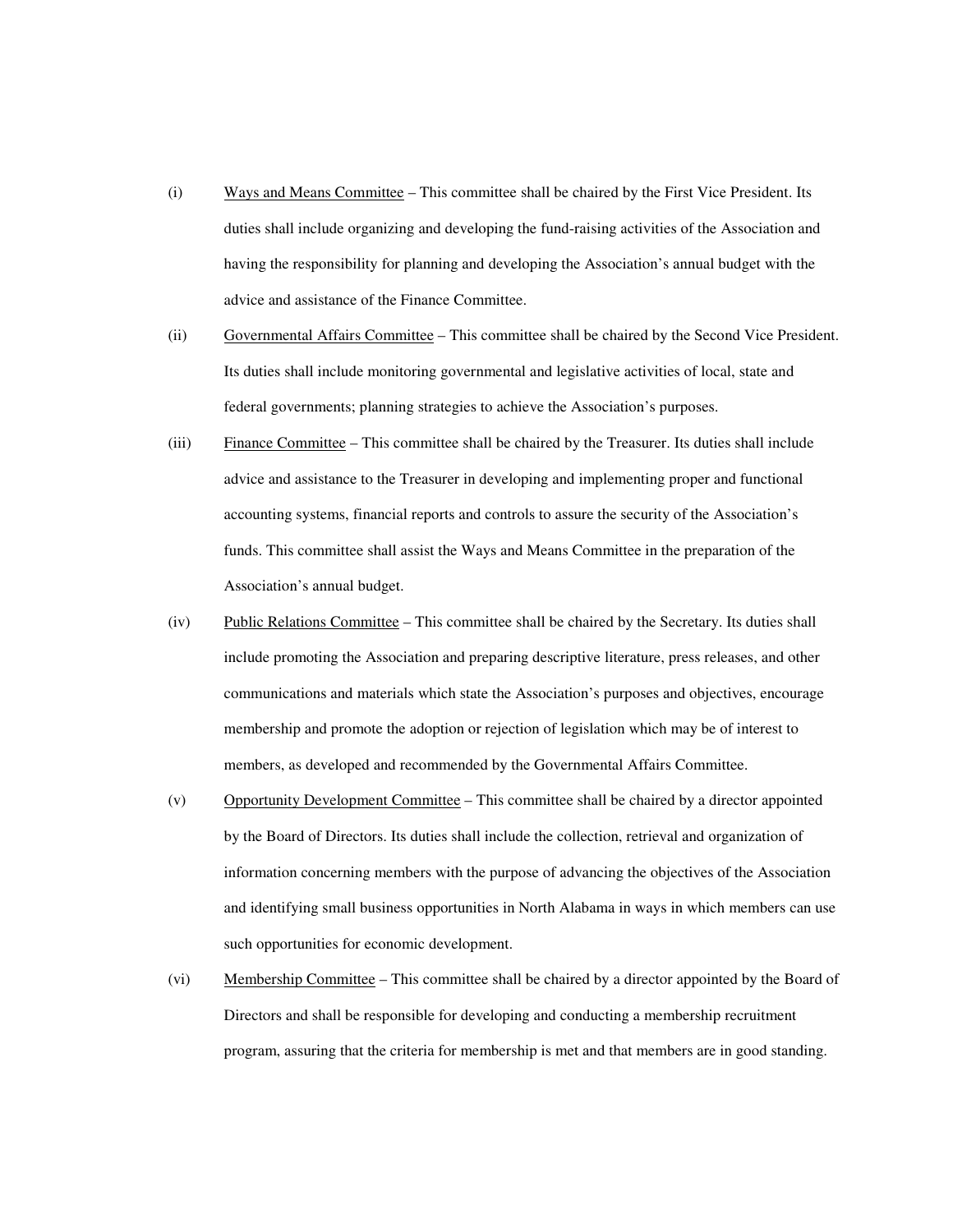(vii) Program Committee – This committee shall be chaired by a director appointed by the Board of Directors and shall be responsible for all activities and programs, including meetings of the members, and for planning and managing special activities at the request of the Board of Directors.

Section 5.03. The Board of Directors may designate, by resolution, other standing or special committees which do not exercise the authority of the Board (collectively, the "Advisory Committees"). No Advisory Committee shall have the power to commit the Association on any matter of general policy. All resolutions adopted by an Advisory Committee and all reports and other c0okmmunications which purport to reflect the position or policy of the Association shall be approved by the Board of Directors before being made available either to the members of the Association or the general public, unless such reports of other communications previously shall have been approved or authorized by the Board. Each Advisory Committee shall have at least one director among its members. The chairperson of each Advisory Committee may be appointed by the President or the Board or elected by members of such Committee, all as the Board shall determine, provided, however, that appointments or elections regarding the position of chairman of any Advisory Committee shall be approved by the Board of Directors.

Section 5.04. Each committee (whether the Executive Committee, a Board Committee or an Advisory Committee) shall have the authority to establish its own attendance and other rules, so long as such rules are not inconsistent with applicable law, the Articles of Incorporation, these By-laws or rules or resolutions adopted by the Board. Each member of a committee shall be a member or a representative of a member and shall continue as such until the next annual meeting of the Board and until his successor is appointed, unless the committee shall sooner be terminated. Vacancies in the membership of any committee may be filled by appointments made in the same manner as provided in the case of the original appointments. Unless otherwise provided in the resolution of the Board establishing the committee, a majority of the whole committee shall constitute a quorum. No committee shall have the power to: (1) amend or re-state the Articles of Incorporation; (2) adopt a plan of merger of consolidation; (3) amend, alter, or repeal the By-Laws; (4) elect, appoint, or remove any member of any such committee or any director or officer of the association; (5) authorize the sale, lease, exchange, or mortgage of all or substantially all of the property and assets of the Association; (6) adopt a plan for distribution of the assets of the Association; (7)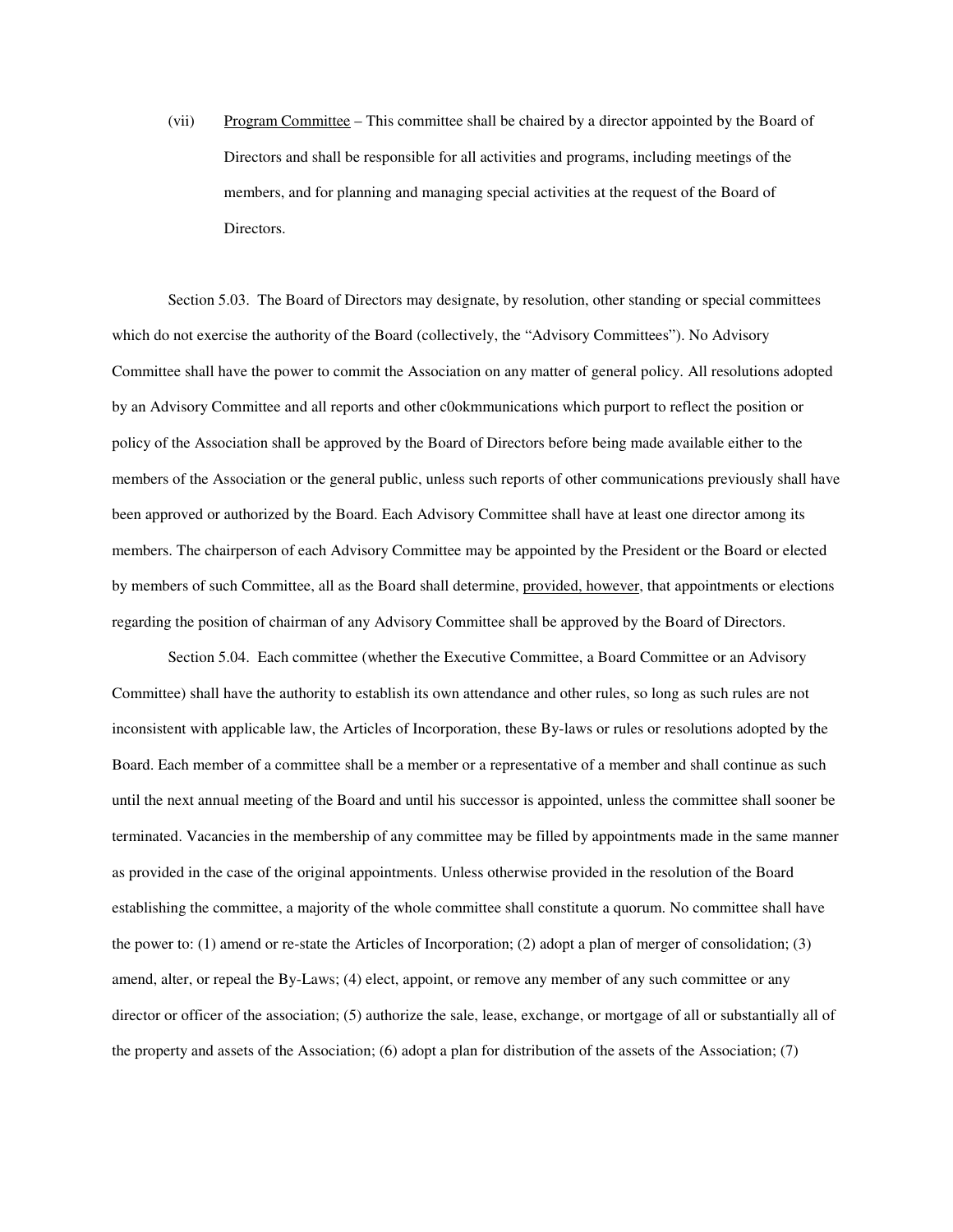amend, alter, or repeal any action or resolution of the Board unless by its terms it provides that it may be amended, altered, or repealed by such committee; or (8) effect a dissolution of the Association.

### ARTICLE VI

# Notes and Checks; Contracts; Fiscal Matters

Section 6.01. All checks, drafts, or orders for the payment of money and all notes shall be signed by those persons so authorized and designated by the Board in a resolution or by these By-Laws; provided, however, in all events, at least two (2) officers and/or members of the Board of Directors shall be required to execute all checks, drafts or orders for the payment of money and all notes of the Association.

Section 6.02. The Board of Directors may authorize any officer or officers, the Executive Committee, or any agent or agents to enter into any contract or execute and deliver any instrument in the name and on behalf of the Association. Such authority may be general or may be confined to certain limited circumstances which are set out in a resolution adopted by the Board of Directors.

Section 6.03. No loans shall be contracted on behalf of the Association and no evidences of indebtedness shall be issued in its name unless such has been authorized by a resolution of the Board of Directors. Such authority may be general or confined to certain limited circumstances, as described in a resolution of the Board.

Section 6.04. All funds of the Association which are not otherwise employed shall be deposited from time to time to the credit of the Association in such banks, trust companies or other depositaries as the Board of Directors may select from time to time.

Section 6.05. The Board of Directors may accept on behalf of the Association, any contribution, gift, bequest or devise for the general purposes or for any special purpose of the Association. In addition, the Board of Directors may approve the raising of funds to support the objectives and specific programs of the Association and shall have the authority, or may designate the Ways and Means Committee, to approve any fund-raising event or activity. In any such fund-raising event or activity, volunteer workers and supporters shall serve without benefit of compensation, and all profits shall be reported to the Association for approval by the Board of Directors; provided, however, that the services of the Executive Director or any other regularly-employed employee of the Association, shall not be subject to this Section.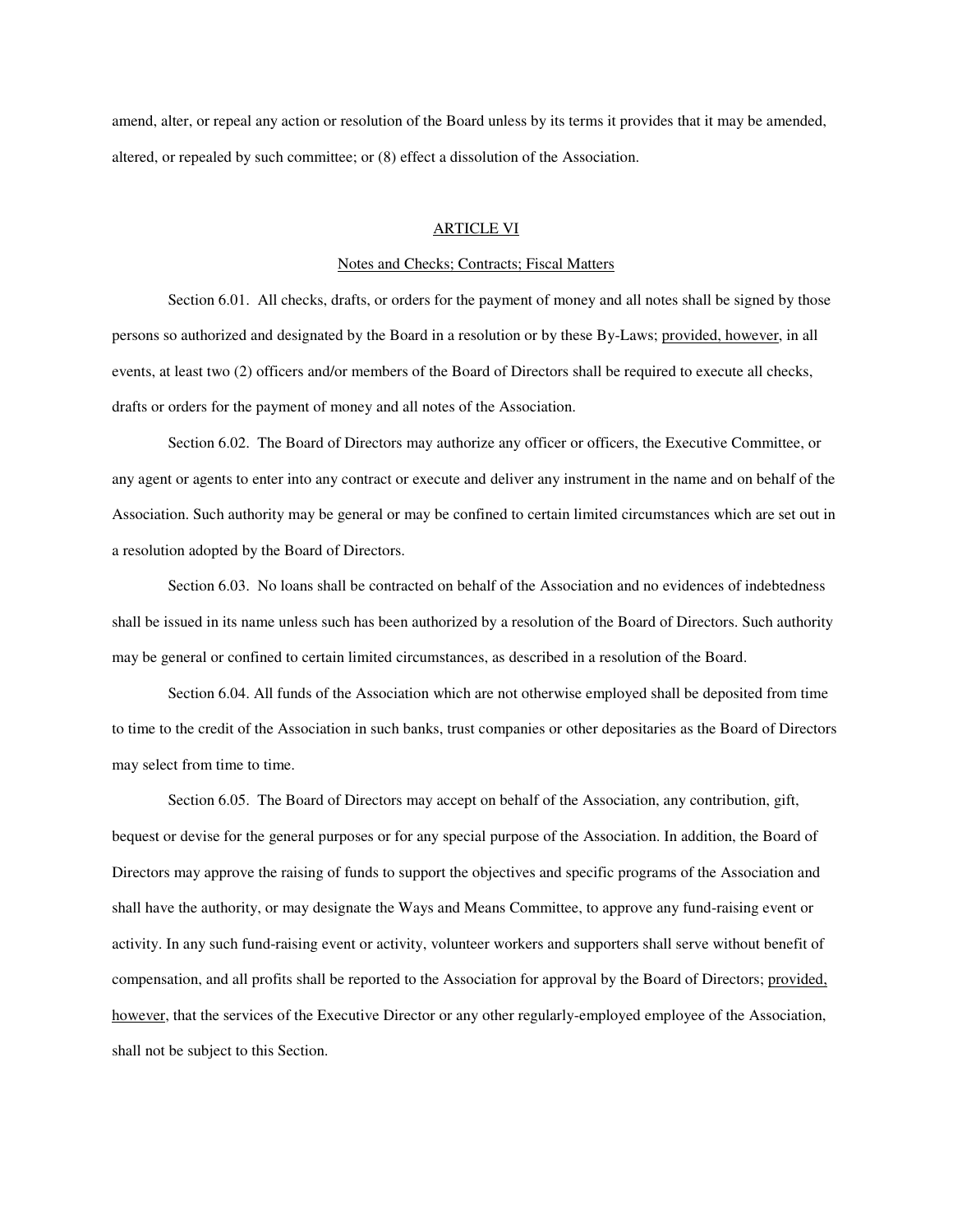Section 6.06. All membership dues, fees, assessments and other amounts due the Association from its members shall be determined at least annually by the Board of Directors. Membership dues, fees, assessments and other amounts may be fixed or revised by the Board of Directors so that such are consistent with good business practices, achievement of the objectives of the Association, and costs of the Association.

# ARTICLE VII

# Seal

Section 7.01. The corporate seal of the association shall consist of two (2) concentric circles, between the edges of which shall be engraved the words: "HUNTSVILLE ASSOCIATION OF SMALL BUSINESSES IN ADVANCED TECHNOLOGY, INC." and across the center thereof, the words "CORPORATE SEAL— ALABAMA". In the absence of such a seal, a circle drawn and the name of the Association and the words "Its Seal" shall fully evidence the seal of the Association.

# ARTICLE VIII

#### **Dividends**

Section 8.01. No dividends shall be paid and no part of the income or profits of the Association shall be distributed to its directors or officers or members. The Association may pay compensation in a reasonable amount to directors, officers and other employees for services rendered.

## ARTICLE IX

## Fiscal Year

Section 9.01. The fiscal year of the Association shall begin on the first day of January of each year and shall end on the last day of December in the same year, but may be changed by resolution of the Board.

## ARTICLE X

### **Waiver of Notice**

Section 10.01. Whenever any notice is required to be given to any member or director of the Association under the provisions of these By-Laws, the Articles of Incorporation, or applicable law, a waiver thereof in writing,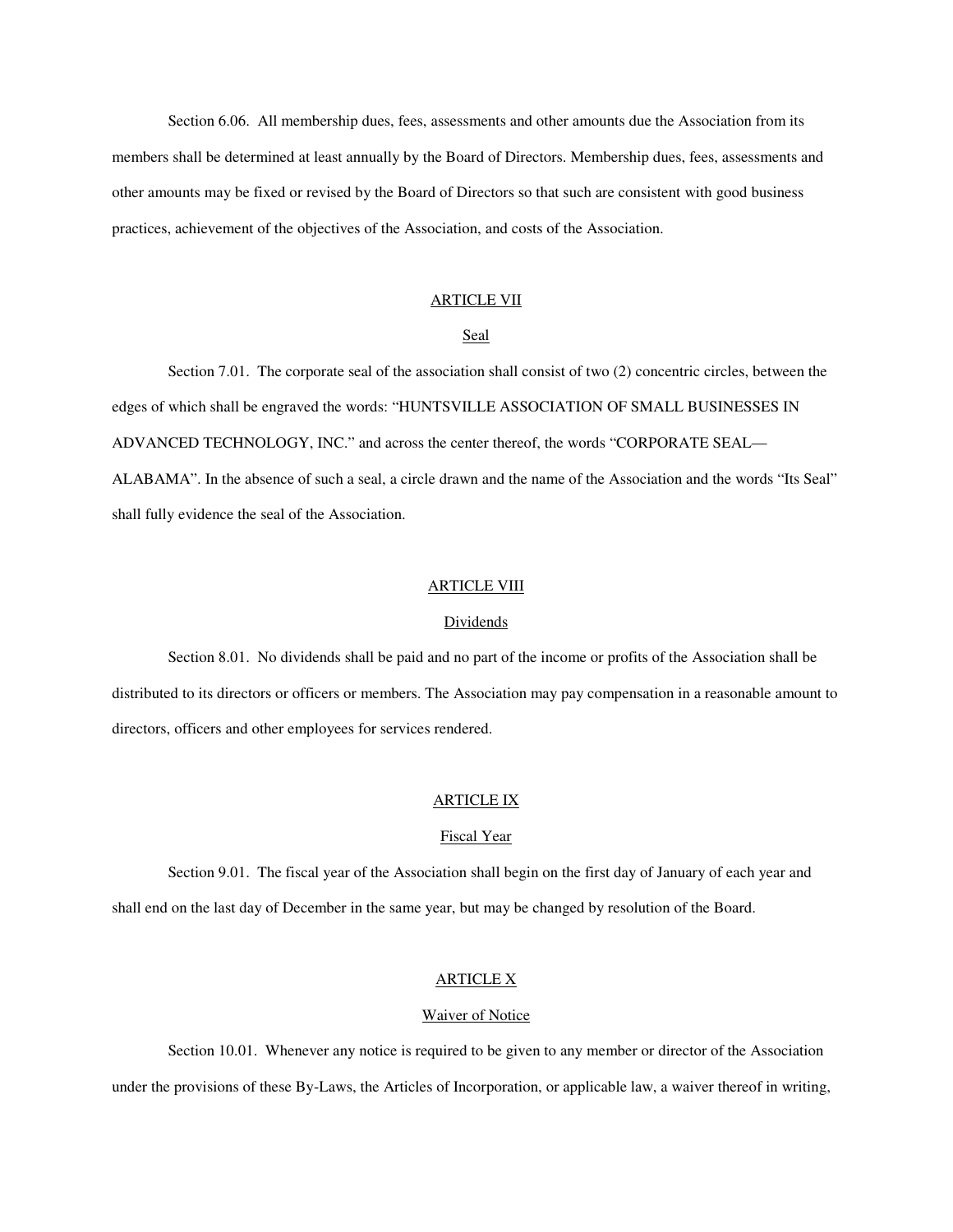signed by the member or director entitled to such notice, whether before or after the time stated therein, shall be deemed equivalent to the giving of such notice.

### ARTICLE XI

### Investments

Section 11.01. The Association shall have the right to retain all or any part of any securities or property acquired by it in any manner whatsoever, and to invest and reinvest any funds held by it, according to the judgment of the Board of Directors without regard to restrictions which a director is or may be permitted to impose upon a class of investments; provided, however, that no action shall be taken by or on behalf of the Association if such action is a prohibited transaction or would result in the denial or loss of status as a tax-exempt organization under the provisions of Section 501© of the Internal Revenue Code of 1986, as amended, or the corresponding provisions of any subsequent federal tax law, and its regulations as they now exist or as they may hereafter be amended.

### ARTICLE XII

#### **Amendments**

Section 12.01. The By-Laws may be amended, repealed, or altered in whole or in part at any regular or special meeting of the Board by the affirmative vote of a majority of the directors present at such meeting, provided, however, that the Board of Directors may not alter, amend, repeal, modify or change any by-law if the effect of which is to establish what constitutes a quorum for the purpose of calling any annual or special meeting of the members of the Association.

## ARTICLE XIII

### Exculpation and Indemnification of Directors and Officers

Section 13.01. Pursuant to Section 10-11-1, *et seq., Code of Alabama,* 1975, all non-compensated directors, trustees, members of governing bodies and officers of the Association shall be immune from suit and shall not be subject to civil liability arising from the conduct of the affairs of the Association except when the act or omission of such person which gives rise to a cause of action amounts to willful or wanton misconduct, fraud, or gross negligence.